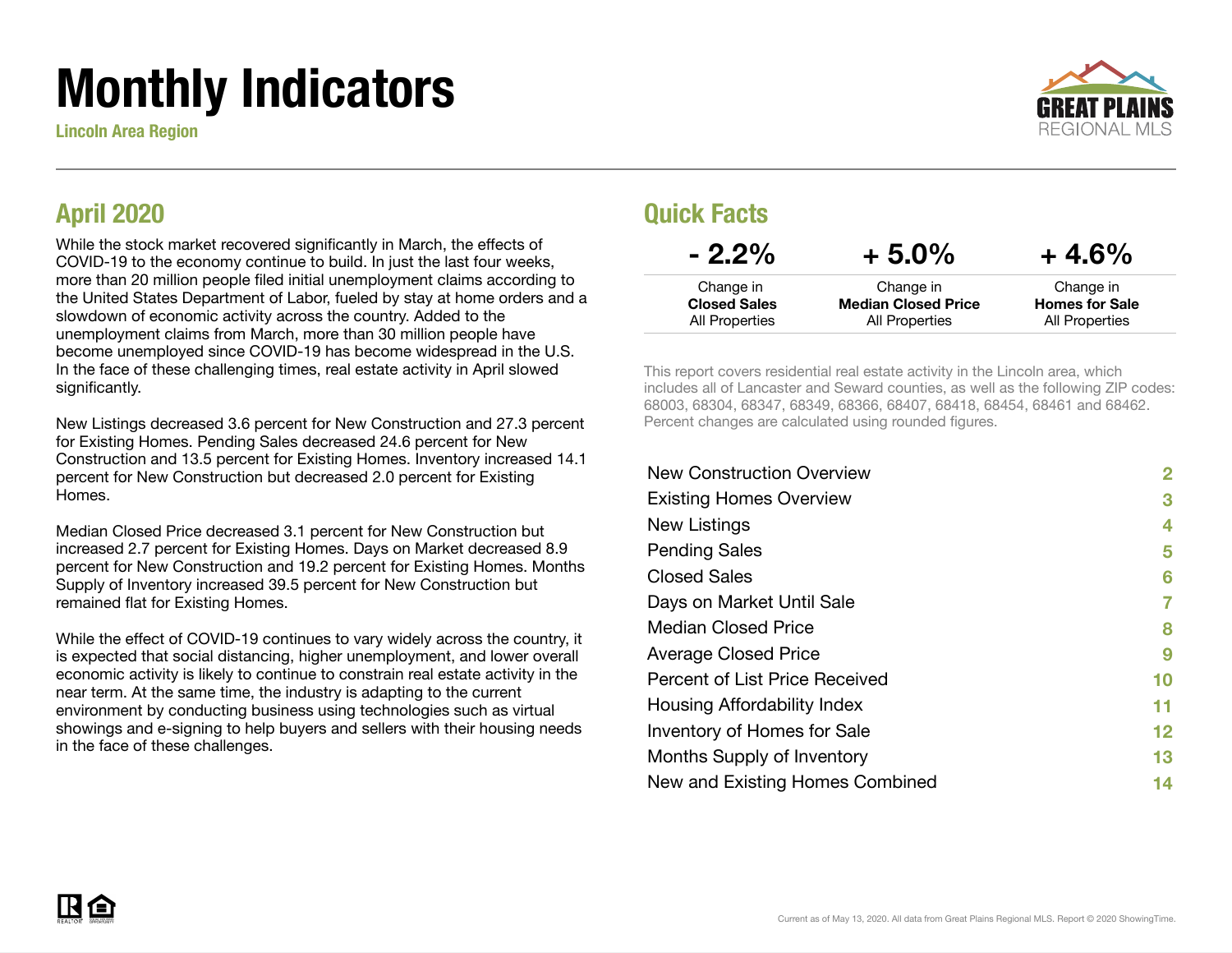#### New Construction Overview

Key metrics by report month and for year-to-date (YTD) starting from the first of the year. New Construction properties only.



| <b>Key Metrics</b>                    | <b>Historical Sparkbars</b>                                      | 4-2019    | 4-2020    | % Change | <b>YTD 2019</b> | <b>YTD 2020</b> | % Change |
|---------------------------------------|------------------------------------------------------------------|-----------|-----------|----------|-----------------|-----------------|----------|
| <b>New Listings</b>                   | 4-2018<br>10-2018<br>$4 - 2019$<br>10-2019<br>4-2020             | 112       | 108       | $-3.6%$  | 433             | 496             | $+14.5%$ |
| <b>Pending Sales</b>                  | $4 - 2019$<br>$4 - 2018$<br>10-2018<br>$10 - 2019$<br>$4 - 2020$ | 69        | 52        | $-24.6%$ | 272             | 255             | $-6.3%$  |
| <b>Closed Sales</b>                   | $4 - 2019$<br>10-2019<br>$4 - 2018$<br>10-2018<br>$4 - 2020$     | 62        | 58        | $-6.5%$  | 227             | 201             | $-11.5%$ |
| Days on Market Until Sale             | $4 - 2018$<br>10-2018<br>$4 - 2019$<br>10-2019<br>$4 - 2020$     | 79        | 72        | $-8.9%$  | 56              | 64              | $+14.3%$ |
| <b>Median Closed Price</b>            | $4 - 2018$<br>10-2018<br>$4 - 2019$<br>$10 - 2019$<br>$4 - 2020$ | \$330,750 | \$320,603 | $-3.1%$  | \$300,173       | \$319,900       | $+6.6%$  |
| <b>Average Closed Price</b>           | 4-2018<br>10-2018<br>4-2019<br>10-2019<br>4-2020                 | \$320,708 | \$338,316 | $+5.5%$  | \$309,253       | \$335,133       | $+8.4%$  |
| <b>Percent of List Price Received</b> | $4 - 2018$<br>10-2018<br>$4 - 2019$<br>10-2019<br>$4 - 2020$     | 100.5%    | 100.7%    | $+0.2%$  | 100.4%          | 100.9%          | $+0.5%$  |
| <b>Housing Affordability Index</b>    | $4 - 2018$<br>$10 - 2018$<br>$4 - 2019$<br>10-2019<br>$4 - 2020$ | 98        | 105       | $+7.1%$  | 108             | 106             | $-1.9%$  |
| <b>Inventory of Homes for Sale</b>    | $4 - 2019$<br>10-2019<br>$4 - 2018$<br>$10 - 2018$<br>$4 - 2020$ | 277       | 316       | $+14.1%$ |                 |                 |          |
| <b>Months Supply of Inventory</b>     | $4 - 2019$<br>$4 - 2018$<br>10-2018<br>$10 - 2019$<br>$4 - 2020$ | 4.3       | 6.0       | $+39.5%$ |                 |                 |          |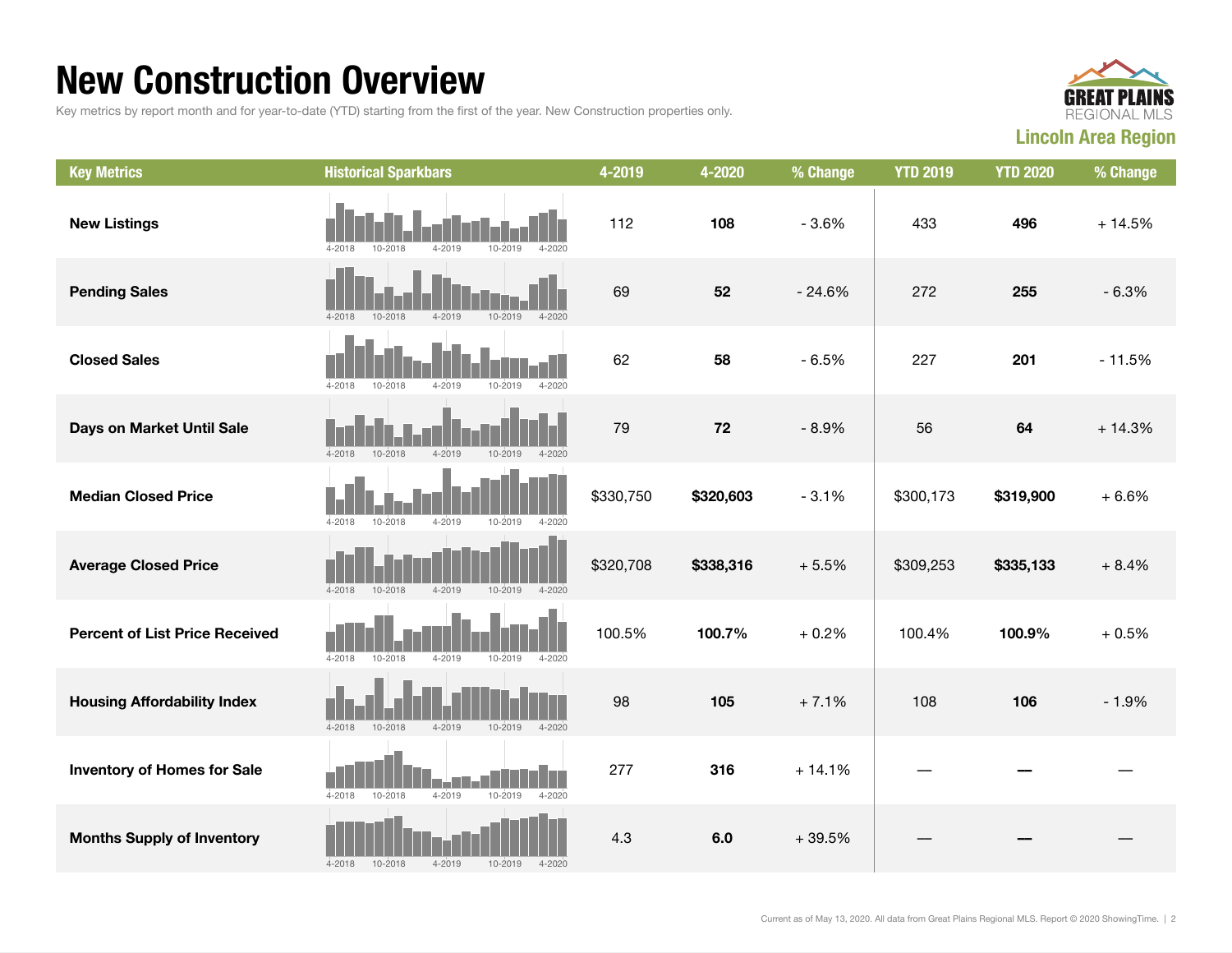### Existing Homes Overview

Key metrics by report month and for year-to-date (YTD) starting from the first of the year. Existing Homes properties only.



| <b>Key Metrics</b>                    | <b>Historical Sparkbars</b>                                          | 4-2019    | 4-2020    | % Change | <b>YTD 2019</b> | <b>YTD 2020</b> | % Change |
|---------------------------------------|----------------------------------------------------------------------|-----------|-----------|----------|-----------------|-----------------|----------|
| <b>New Listings</b>                   | 10-2018<br>$4 - 2019$<br>10-2019<br>$4 - 2020$<br>$4 - 2018$         | 542       | 394       | $-27.3%$ | 1,586           | 1,614           | $+1.8%$  |
| <b>Pending Sales</b>                  | $4 - 2018$<br>$10 - 2018$<br>$4 - 2019$<br>$4 - 2020$<br>$10 - 2019$ | 407       | 352       | $-13.5%$ | 1,320           | 1,355           | $+2.7%$  |
| <b>Closed Sales</b>                   | $4 - 2020$<br>$4 - 2018$<br>$10 - 2018$<br>$4 - 2019$<br>10-2019     | 308       | 304       | $-1.3%$  | 1,046           | 1,074           | $+2.7%$  |
| Days on Market Until Sale             | 10-2019<br>$4 - 2018$<br>10-2018<br>$4 - 2019$<br>$4 - 2020$         | 26        | 21        | $-19.2%$ | 31              | 27              | $-12.9%$ |
| <b>Median Closed Price</b>            | $4 - 2018$<br>$10 - 2018$<br>$4 - 2019$<br>$10 - 2019$<br>$4 - 2020$ | \$185,000 | \$190,000 | $+2.7%$  | \$176,375       | \$185,000       | $+4.9%$  |
| <b>Average Closed Price</b>           | $4 - 2018$<br>$4 - 2019$<br>10-2018<br>$10 - 2019$<br>$4 - 2020$     | \$206,849 | \$222,282 | $+7.5%$  | \$204,331       | \$216,379       | $+5.9%$  |
| <b>Percent of List Price Received</b> | $4 - 2018$<br>10-2018<br>$4 - 2019$<br>$10 - 2019$<br>$4 - 2020$     | 98.4%     | 99.3%     | $+0.9%$  | 98.0%           | 98.4%           | $+0.4%$  |
| <b>Housing Affordability Index</b>    | $4 - 2018$<br>10-2018<br>$4 - 2019$<br>10-2019<br>$4 - 2020$         | 175       | 178       | $+1.7%$  | 183             | 182             | $-0.5%$  |
| <b>Inventory of Homes for Sale</b>    | $4 - 2018$<br>10-2018<br>$4 - 2019$<br>10-2019<br>$4 - 2020$         | 404       | 396       | $-2.0%$  |                 |                 |          |
| <b>Months Supply of Inventory</b>     | $10 - 2018$<br>$4 - 2019$<br>$4 - 2018$<br>$10 - 2019$<br>$4 - 2020$ | 1.2       | $1.2$     | 0.0%     |                 |                 |          |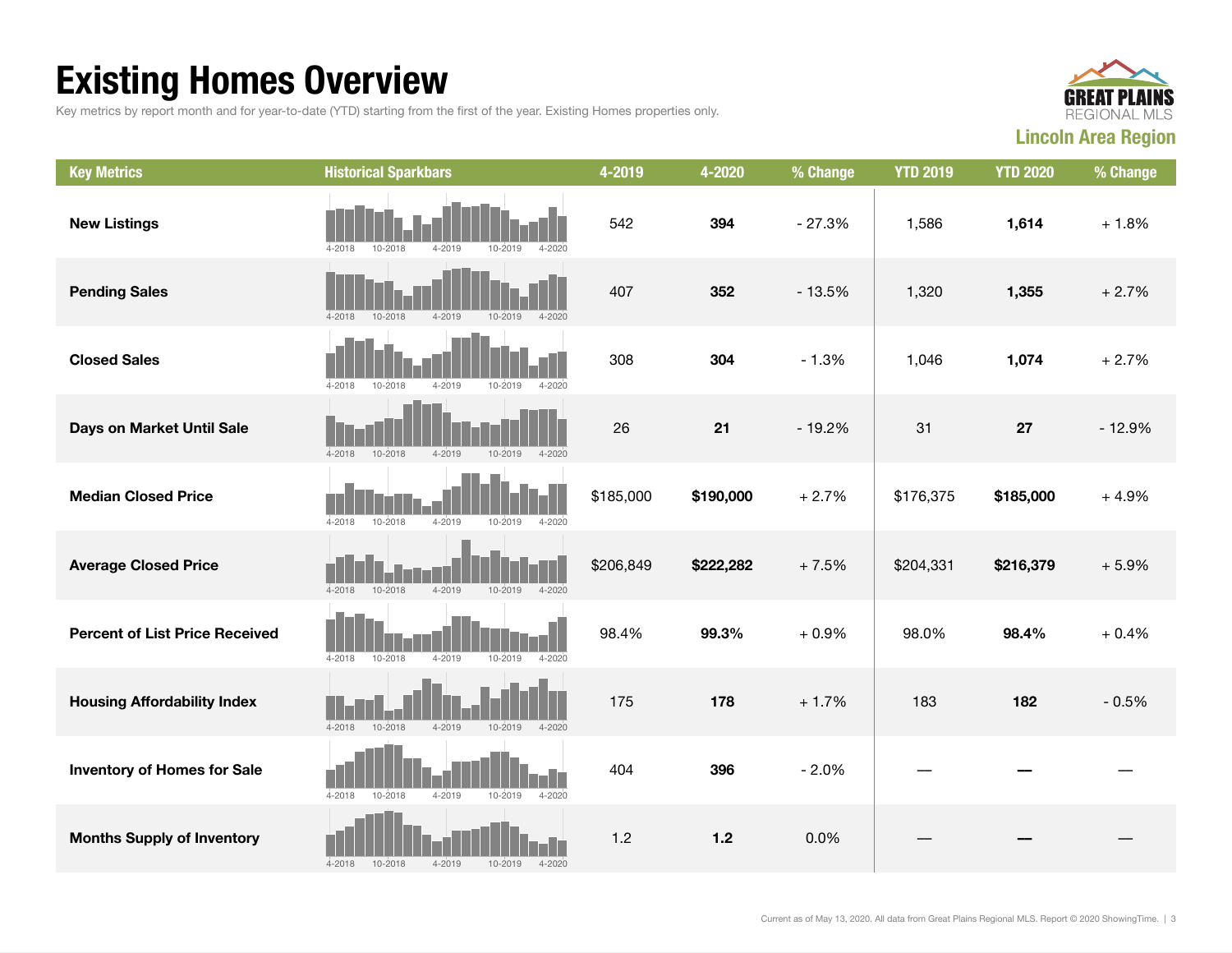### New Listings

A count of the properties that have been newly listed on the market in a given month.





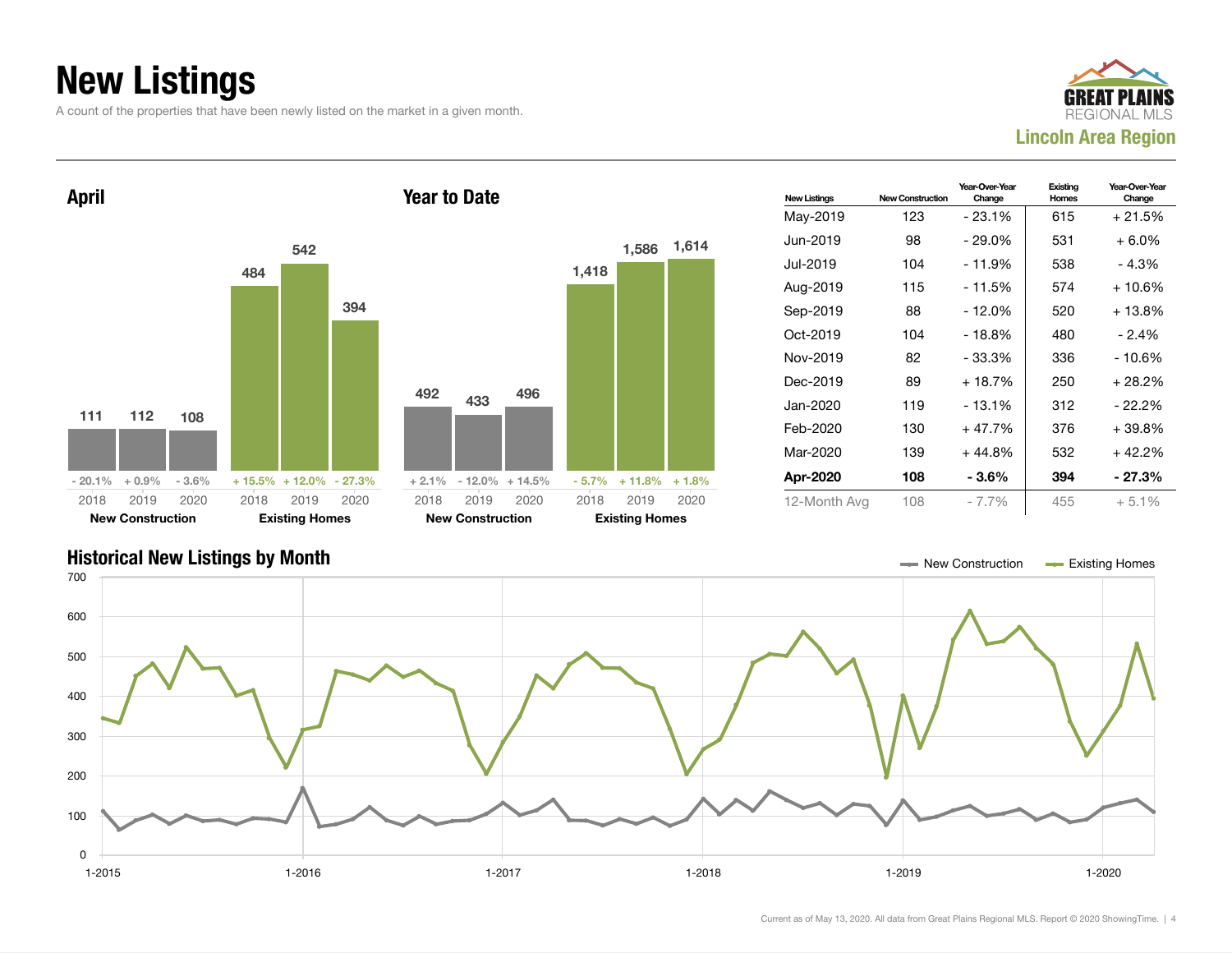### Pending Sales

A count of the properties on which offers have been accepted in a given month.





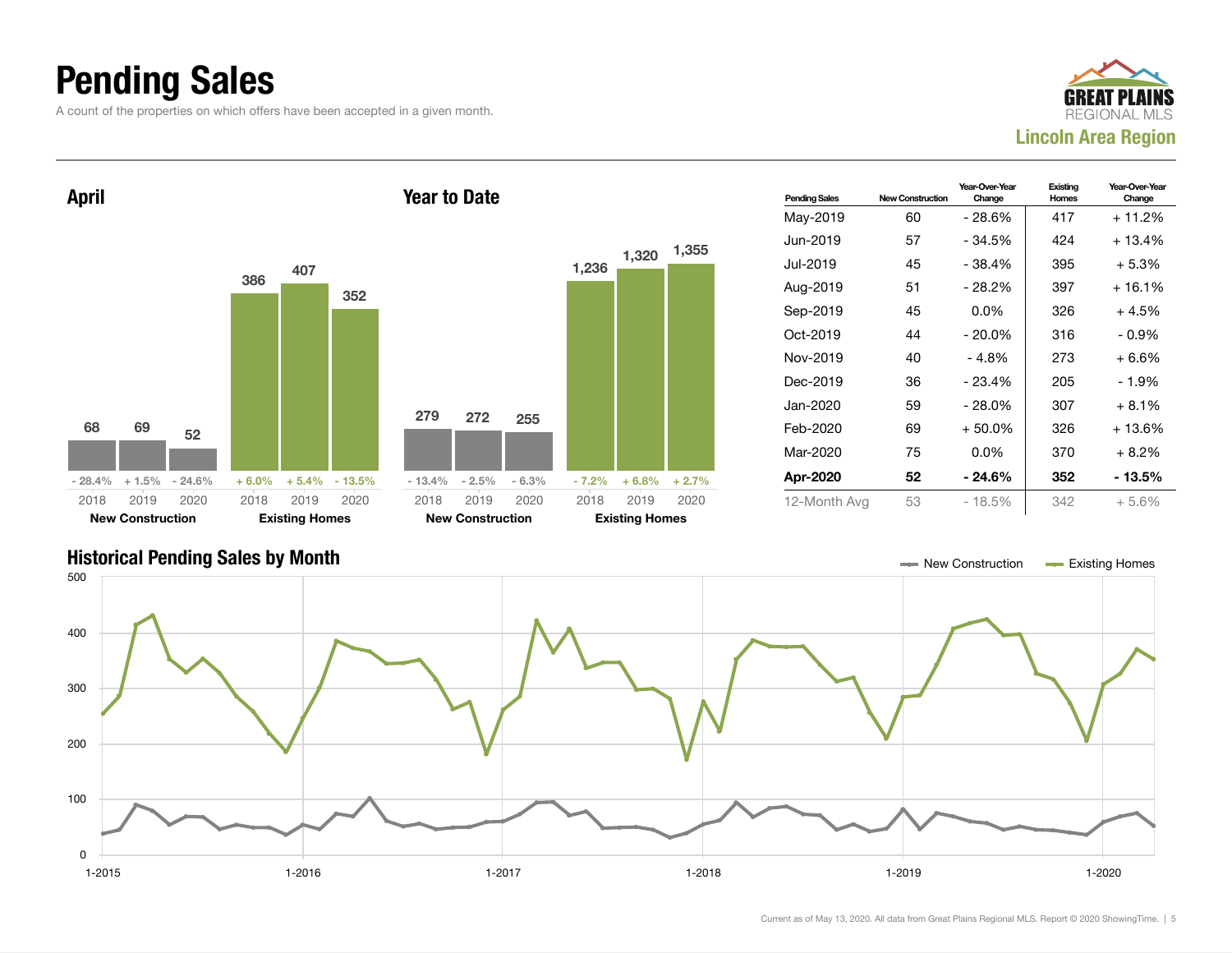#### Closed Sales

A count of the actual sales that closed in a given month.





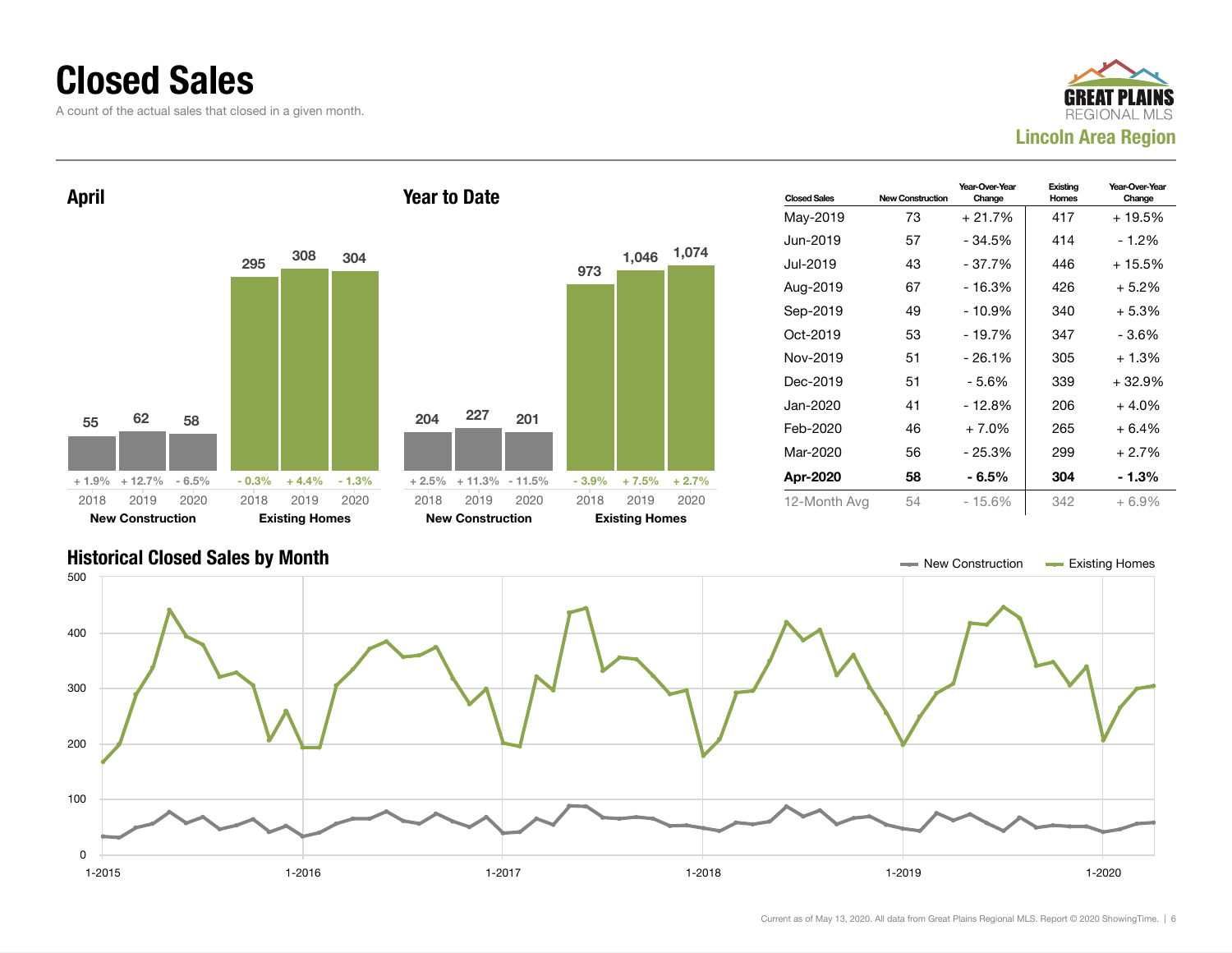#### Days on Market Until Sale

Average number of days between when a property is listed and when an offer is accepted in a given month.





| Days on Market | <b>New Construction</b> | Year-Over-Year<br>Change | Existing<br>Homes | Year-Over-Year<br>Change |
|----------------|-------------------------|--------------------------|-------------------|--------------------------|
| May-2019       | 62                      | $+24.0%$                 | 19                | $0.0\%$                  |
| Jun-2019       | 49                      | - 7.5%                   | 20                | $+17.6%$                 |
| Jul-2019       | 45                      | $-34.8%$                 | 15                | $+15.4%$                 |
| Aug-2019       | 55                      | $+5.8\%$                 | 19                | $+11.8%$                 |
| Sep-2019       | 53                      | - 17.2%                  | 17                | - 10.5%                  |
| Oct-2019       | 63                      | + 16.7%                  | 21                | - 4.5%                   |
| Nov-2019       | 79                      | $+119.4%$                | 21                | $0.0\%$                  |
| Dec-2019       | 62                      | + 10.7%                  | 29                | $-9.4%$                  |
| Jan-2020       | 60                      | $+57.9%$                 | 29                | - 19.4%                  |
| Feb-2020       | 71                      | $+42.0%$                 | 29                | - 12.1%                  |
| Mar-2020       | 52                      | $0.0\%$                  | 29                | - 12.1%                  |
| Apr-2020       | 72                      | $-8.9%$                  | 21                | - 19.2%                  |
| 12-Month Avg*  | 60                      | $+10.6%$                 | 22                | $-4.8%$                  |

Historical Days on Market Until Sale by Month New York New York New York New York New York New York Homes Existing Homes

\* Days on Market for all properties from May 2019 through April 2020. This is not the average of the individual figures above.

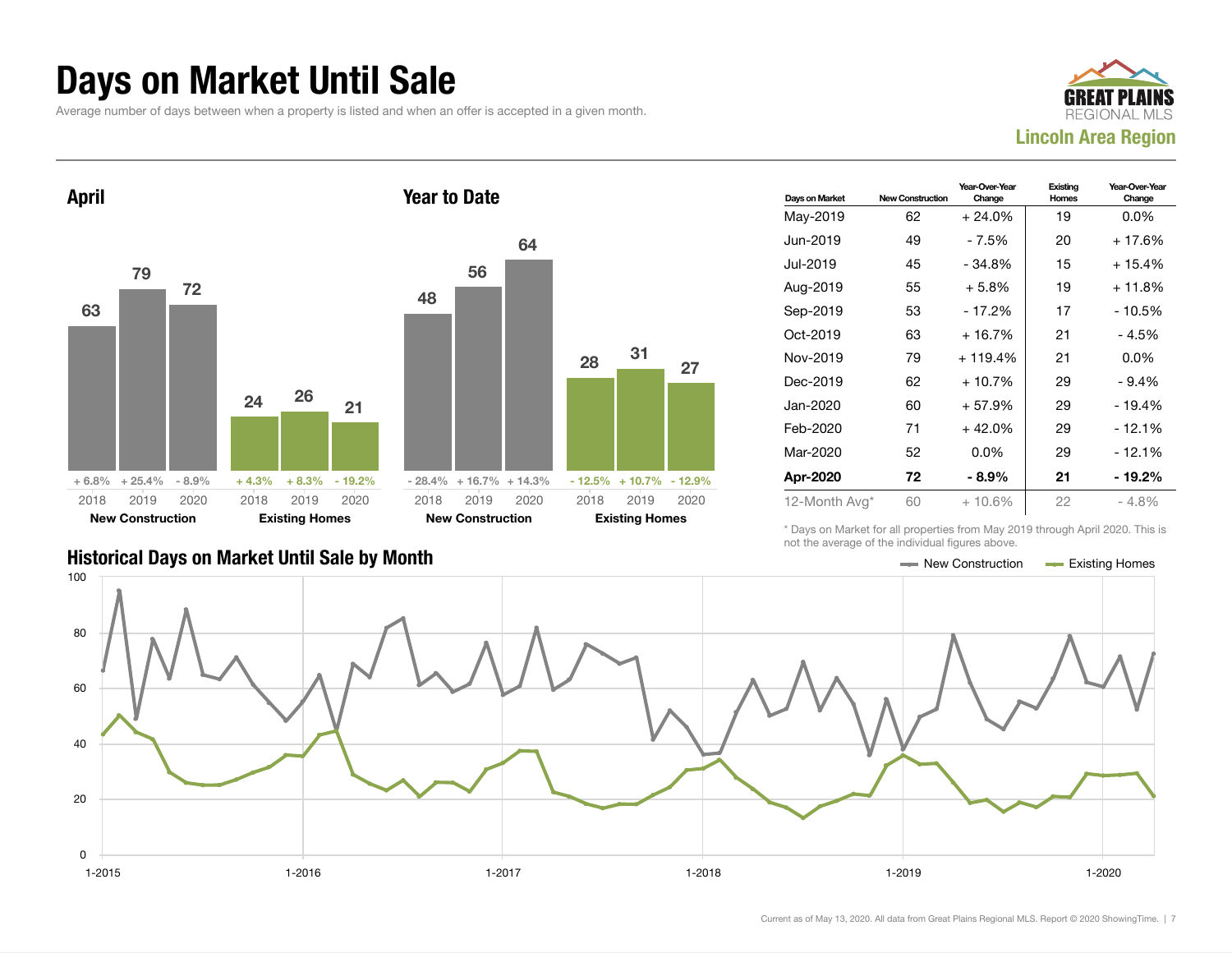#### Median Closed Price

Point at which half of the sales sold for more and half sold for less, not accounting for seller concessions, in a given month.



April \$302,954 \$330,750 \$320,603  $+ 6.4\% + 9.2\% - 3.1\%$ \$180,000 \$185,000 \$190,000  $+ 16.1\% + 2.8\% + 2.7\%$ 2018 New Construction 2019 2020 2018 Existing Homes 2019 2020 Year to Date \$301,477 \$300,173 \$319,900  $+ 6.2\% - 0.4\% + 6.6\%$ \$175,250 \$176,375 \$185,000  $+ 13.1\% + 0.6\% + 4.9\%$ 2018 New Construction 2019 2020 2018 Existing Homes

| <b>Median Closed Price</b> | <b>New Construction</b> | Year-Over-Year<br>Change | Existina<br>Homes | Year-Over-Year<br>Change |
|----------------------------|-------------------------|--------------------------|-------------------|--------------------------|
| May-2019                   | \$304,500               | $+7.4%$                  | \$187,500         | $+4.2%$                  |
| Jun-2019.                  | \$295,779               | - 3.6%                   | \$200,000         | $+4.7%$                  |
| Jul-2019.                  | \$302,000               | $-5.6%$                  | \$200,000         | $+8.3%$                  |
| Aug-2019                   | \$316,900               | $+6.4%$                  | \$189,900         | $+2.6%$                  |
| Sep-2019                   | \$315,000               | $+14.5%$                 | \$199.700         | $+11.0%$                 |
| Oct-2019                   | \$321,800               | $+9.6%$                  | \$191.950         | $+7.8%$                  |
| Nov-2019                   | \$329,136               | $+16.4%$                 | \$181,500         | $+0.8\%$                 |
| Dec-2019                   | \$309.900               | $+11.5%$                 | \$190,000         | $+5.6%$                  |
| Jan-2020                   | \$317,900               | $+5.5%$                  | \$186,000         | $+5.6%$                  |
| Feb-2020                   | \$318,224               | $+9.1%$                  | \$179,000         | $+5.9%$                  |
| Mar-2020                   | \$322,500               | $+9.3%$                  | \$189,900         | $+9.1%$                  |
| Apr-2020                   | \$320,603               | $-3.1\%$                 | \$190,000         | $+2.7%$                  |
| 12-Month Avg*              | \$315,000               | $+7.2%$                  | \$190,000         | $+5.6%$                  |

\* Median Closed Price for all properties from May 2019 through April 2020. This is not the average of the individual figures above.



2019 2020

#### Historical Median Closed Price by Month **New Construction Accord Price by Month** New Construction Accord Existing Homes

Current as of May 13, 2020. All data from Great Plains Regional MLS. Report © 2020 ShowingTime. | 8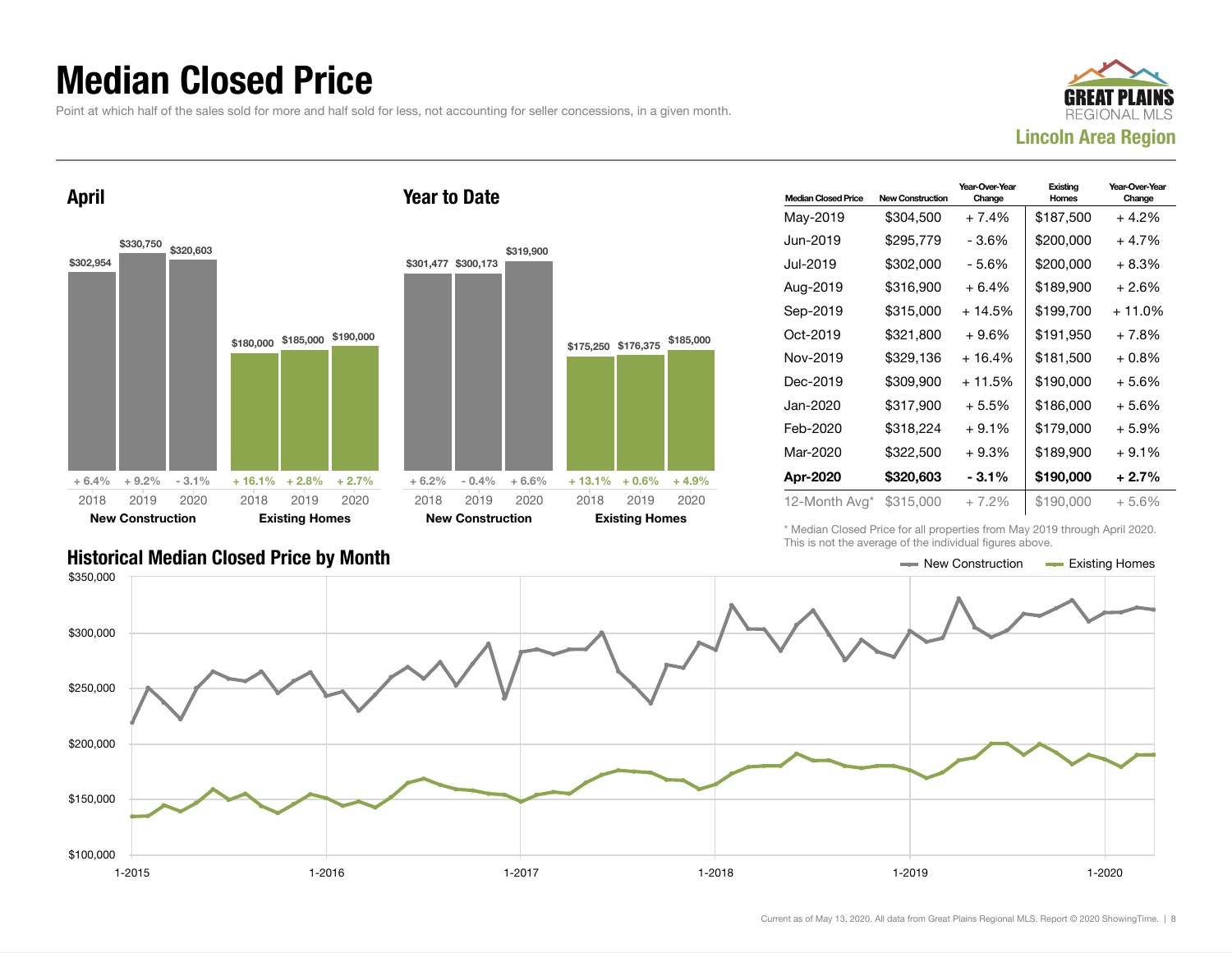#### Average Closed Price

Average sales price for all closed sales, not accounting for seller concessions, in a given month.



April



Year to Date

| <b>Average Closed Price</b> | <b>New Construction</b> | Year-Over-Year<br>Change | Existing<br>Homes | Year-Over-Year<br>Change |
|-----------------------------|-------------------------|--------------------------|-------------------|--------------------------|
| May-2019                    | \$315,621               | $+0.4%$                  | \$218,820         | $-0.9\%$                 |
| Jun-2019                    | \$325,300               | $+5.9\%$                 | \$246,499         | $+10.1%$                 |
| Jul-2019                    | \$315,441               | - 2.9%                   | \$223,238         | $+3.9%$                  |
| Aug-2019                    | \$312,565               | - 3.8%                   | \$220,563         | - 1.5%                   |
| Sep-2019                    | \$323,980               | $+15.8%$                 | \$231,205         | $+7.9%$                  |
| Oct-2019                    | \$337,552               | + 10.6%                  | \$220,811         | $+12.0%$                 |
| Nov-2019                    | \$334.748               | $+13.2%$                 | \$213.486         | $+2.5%$                  |
| Dec-2019                    | \$319,329               | $+4.2%$                  | \$221,408         | $+9.2\%$                 |
| Jan-2020                    | \$322.662               | $+7.9%$                  | \$209.003         | $+2.7%$                  |
| Feb-2020                    | \$325,817               | $+9.2\%$                 | \$216,071         | $+7.9%$                  |
| Mar-2020                    | \$348,620               | $+11.6%$                 | \$215,731         | $+4.9%$                  |
| Apr-2020                    | \$338,316               | $+5.5%$                  | \$222,282         | $+7.5%$                  |
| 12-Month Avg*               | \$326,470               | $+5.8%$                  | \$222,643         | $+5.3%$                  |

Historical Average Closed Price by Month **New Construction Average Closed Price by Month** New Construction **New Construction** 

\* Average Closed Price for all properties from May 2019 through April 2020. This is not the average of the individual figures above.

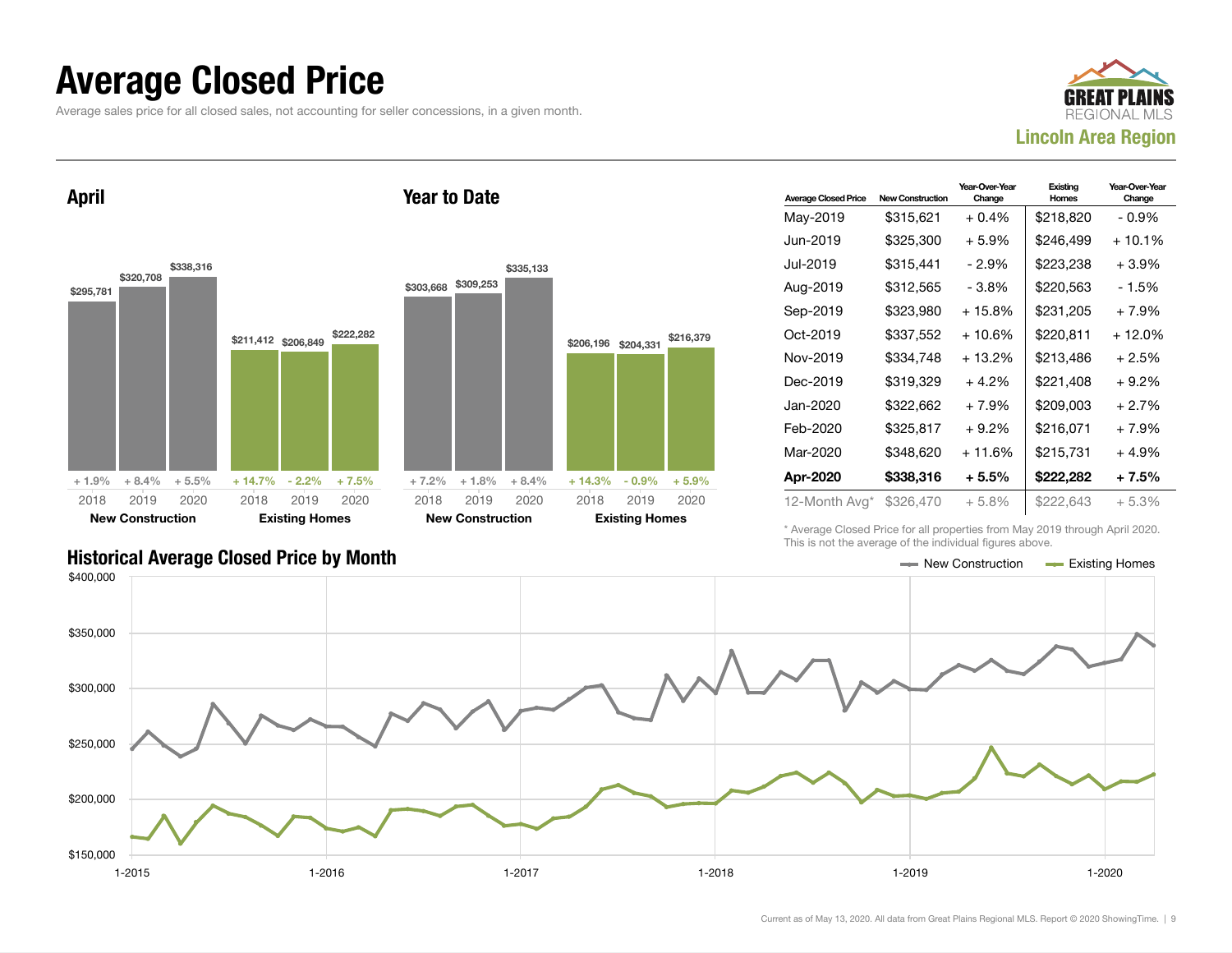### Percent of List Price Received

Percentage found when dividing a property's sales price by its most recent list price, then taking the average for all properties sold in a given month, not accounting for seller concessions.





| Pct. of List Price<br>Received | <b>New Construction</b> | Year-Over-Year<br>Change | Existing<br>Homes | Year-Over-Year<br>Change |
|--------------------------------|-------------------------|--------------------------|-------------------|--------------------------|
| May-2019                       | 101.3%                  | $+0.7%$                  | 99.5%             | $-0.4%$                  |
| Jun-2019                       | 100.9%                  | $+0.2\%$                 | 99.4%             | $+0.1\%$                 |
| Jul-2019                       | 100.2%                  | $-0.5%$                  | 98.9%             | - 0.7%                   |
| Aug-2019                       | 100.1%                  | $-0.3%$                  | 98.4%             | $-0.8%$                  |
| Sep-2019                       | 101.2%                  | $+0.1%$                  | 98.3%             | $-0.6%$                  |
| Oct-2019                       | 100.4%                  | $-0.7\%$                 | 98.2%             | $+0.3\%$                 |
| Nov-2019                       | 100.6%                  | $+0.9%$                  | 97.9%             | $+0.1%$                  |
| Dec-2019                       | 100.6%                  | $+0.4\%$                 | 97.8%             | $+0.5\%$                 |
| Jan-2020                       | 100.3%                  | $+0.1%$                  | 97.5%             | $-0.2%$                  |
| Feb-2020                       | 101.0%                  | $+0.5\%$                 | 97.6%             | $-0.1%$                  |
| Mar-2020                       | 101.5%                  | $+1.0%$                  | 98.9%             | $+0.9\%$                 |
| Apr-2020                       | 100.7%                  | $+0.2\%$                 | 99.3%             | $+0.9\%$                 |
| 12-Month Avg*                  | 100.7%                  | $+0.2\%$                 | 98.5%             | $-0.1\%$                 |

Historical Percent of List Price Received by Month New Construction According Homes

\* Pct. of List Price Received for all properties from May 2019 through April 2020. This is not the average of the individual figures above.

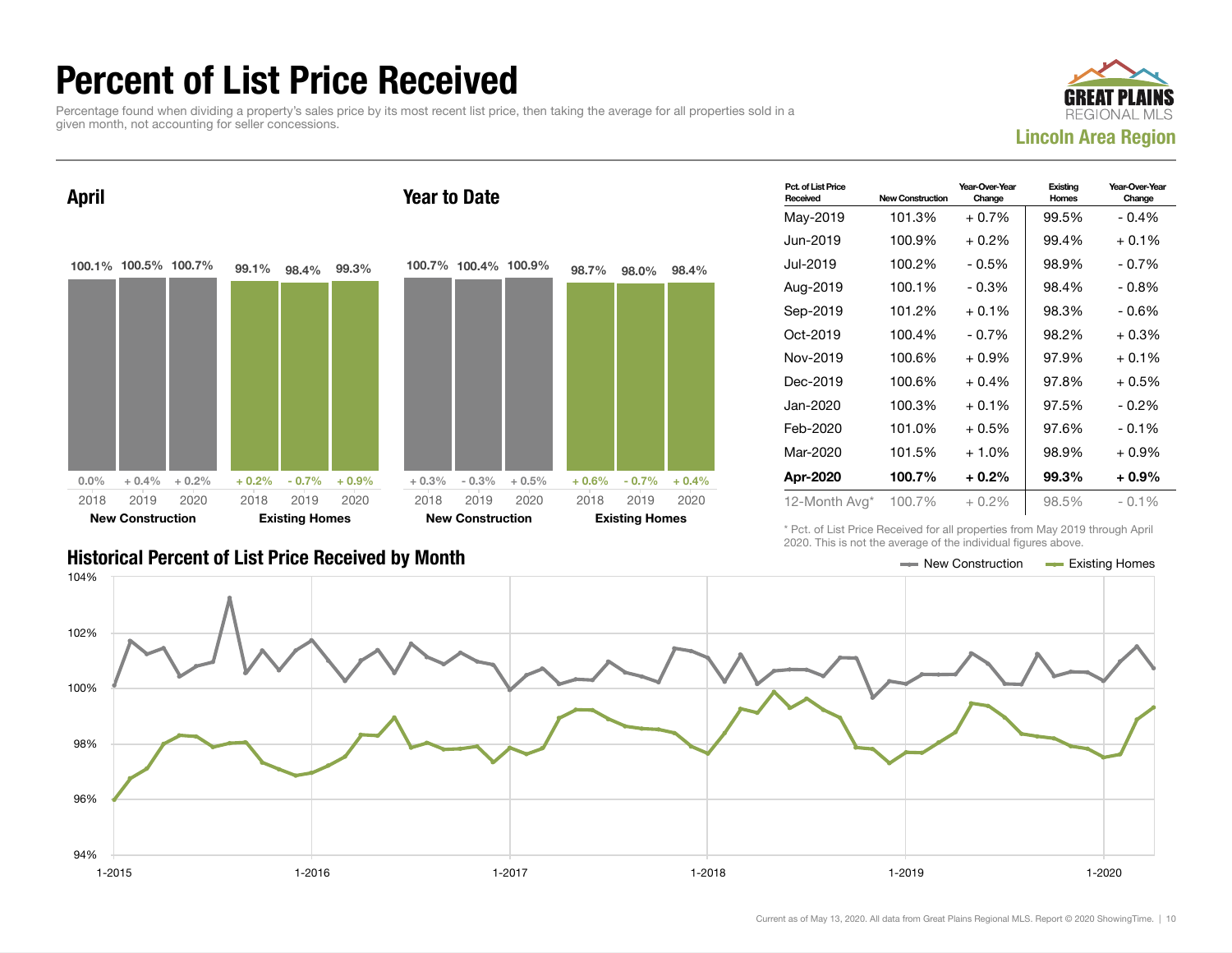## Housing Affordability Index

This index measures housing affordability for the region. For example, an index of 120 means the median household income is 120% of what is necessary to qualify for the median-priced home under prevailing interest rates. A higher number means greater affordability.





| <b>Affordability Index</b> | <b>New Construction</b> | Year-Over-Year<br>Change | Existing<br>Homes | Year-Over-Year<br>Change |
|----------------------------|-------------------------|--------------------------|-------------------|--------------------------|
| May-2019                   | 106                     | - 3.6%                   | 173               | $0.0\%$                  |
| Jun-2019                   | 109                     | $+6.9\%$                 | 162               | $-1.2%$                  |
| Jul-2019.                  | 109                     | $+11.2%$                 | 165               | - 2.9%                   |
| Aug-2019                   | 109                     | $+3.8\%$                 | 182               | $+7.7%$                  |
| Sep-2019                   | 108                     | - 5.3%                   | 171               | - 1.7%                   |
| Oct-2019                   | 107                     | $+10.3%$                 | 180               | + 12.5%                  |
| Nov-2019                   | 103                     | $0.0\%$                  | 186               | $+15.5%$                 |
| Dec-2019                   | 109                     | - 3.5%                   | 178               | $+1.7%$                  |
| Jan-2020                   | 106                     | $+1.9%$                  | 182               | $+1.7%$                  |
| Feb-2020                   | 106                     | - 2.8%                   | 189               | $0.0\%$                  |
| Mar-2020                   | 105                     | $-3.7%$                  | 178               | - 3.8%                   |
| Apr-2020                   | 105                     | $+7.1%$                  | 178               | $+1.7%$                  |
| 12-Month Avg               | 107                     | $+1.9%$                  | 177               | $+2.3%$                  |

#### Historical Housing Affordability Index by Month New Construction Existing Homes

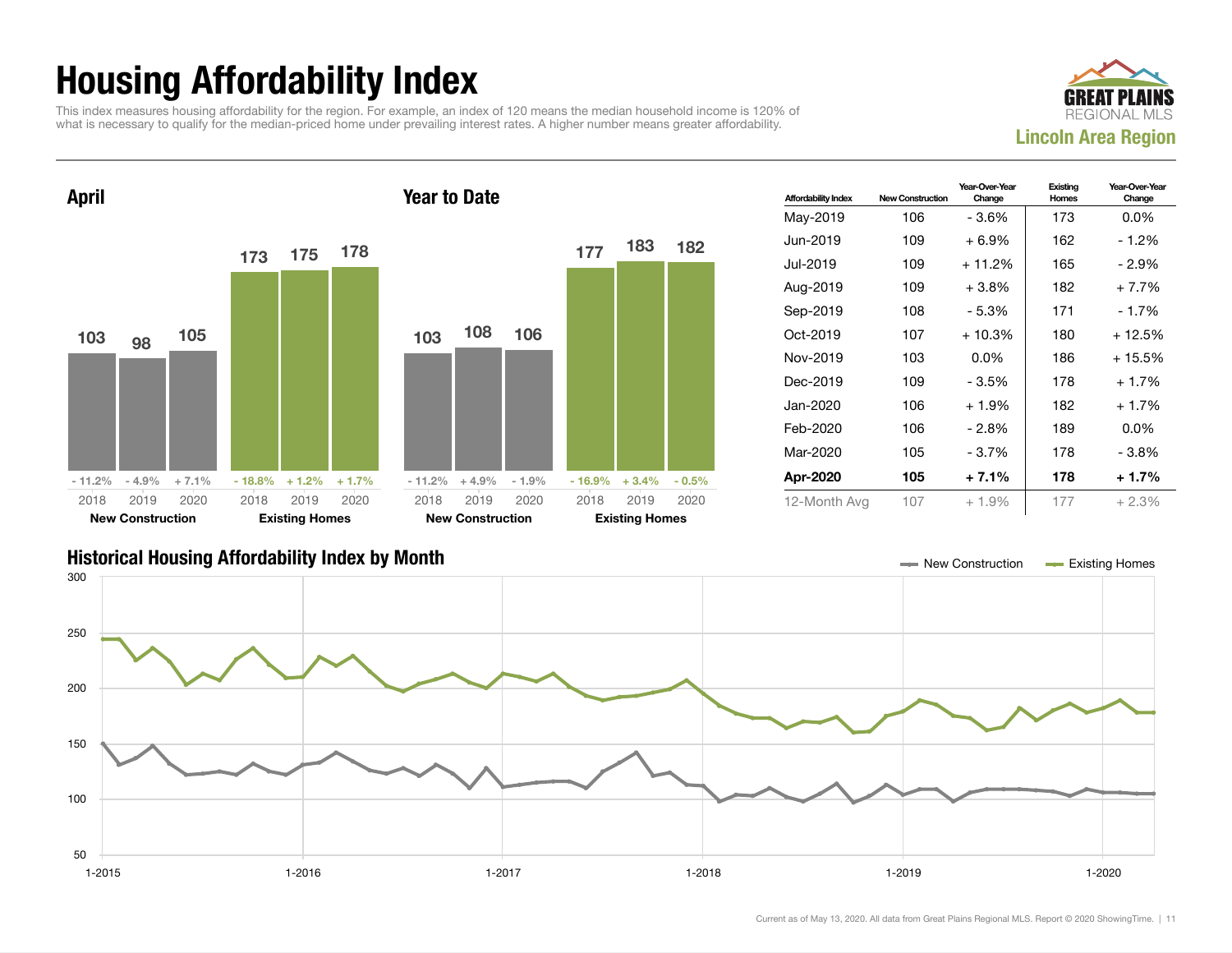#### Inventory of Homes for Sale

The number of properties available for sale in active status at the end of a given month.





#### Historical Inventory of Homes for Sale by Month New Construction Existing Homes

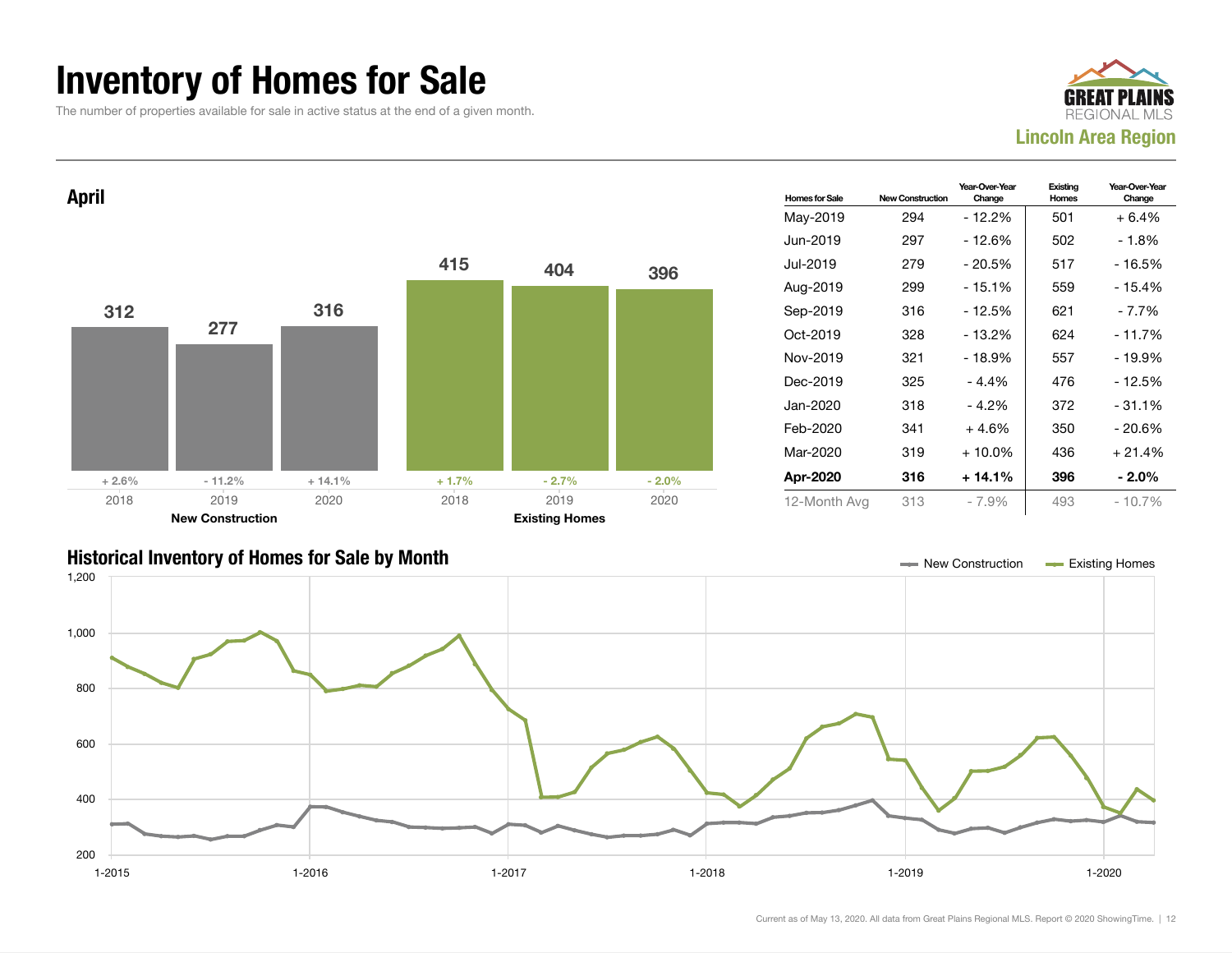### Months Supply of Inventory

The inventory of homes for sale at the end of a given month, divided by the average monthly pending sales from the last 12 months.





| <b>Months Supply</b> | <b>New Construction</b> | Year-Over-Year<br>Change | Existing<br>Homes | Year-Over-Year<br>Change |
|----------------------|-------------------------|--------------------------|-------------------|--------------------------|
| May-2019             | 4.7                     | - 17.5%                  | 1.5               | $0.0\%$                  |
| Jun-2019             | 4.9                     | $-14.0%$                 | 1.5               | $-6.3%$                  |
| Jul-2019.            | 4.8                     | $-15.8%$                 | 1.6               | $-20.0\%$                |
| Aug-2019             | 5.3                     | - 5.4%                   | 1.7               | $-19.0%$                 |
| Sep-2019             | 5.6                     | $-1.8%$                  | 1.8               | $-14.3%$                 |
| Oct-2019             | 5.9                     | $0.0\%$                  | 1.8               | $-18.2%$                 |
| Nov-2019             | 5.8                     | - 4.9%                   | 1.6               | - 27.3%                  |
| Dec-2019             | 6.0                     | $+15.4%$                 | 1.4               | - 17.6%                  |
| Jan-2020             | 6.1                     | $+24.5%$                 | 1.1               | - 35.3%                  |
| Feb-2020             | 6.3                     | + 28.6%                  | 1.0               | - 28.6%                  |
| Mar-2020             | 5.9                     | $+31.1%$                 | 1.3               | $+18.2%$                 |
| Apr-2020             | 6.0                     | + 39.5%                  | 1.2               | $0.0\%$                  |
| 12-Month Avg*        | 5.6                     | $+4.7%$                  | 1.5               | $-16.8%$                 |

\* Months Supply for all properties from May 2019 through April 2020. This is not the average of the individual figures above.